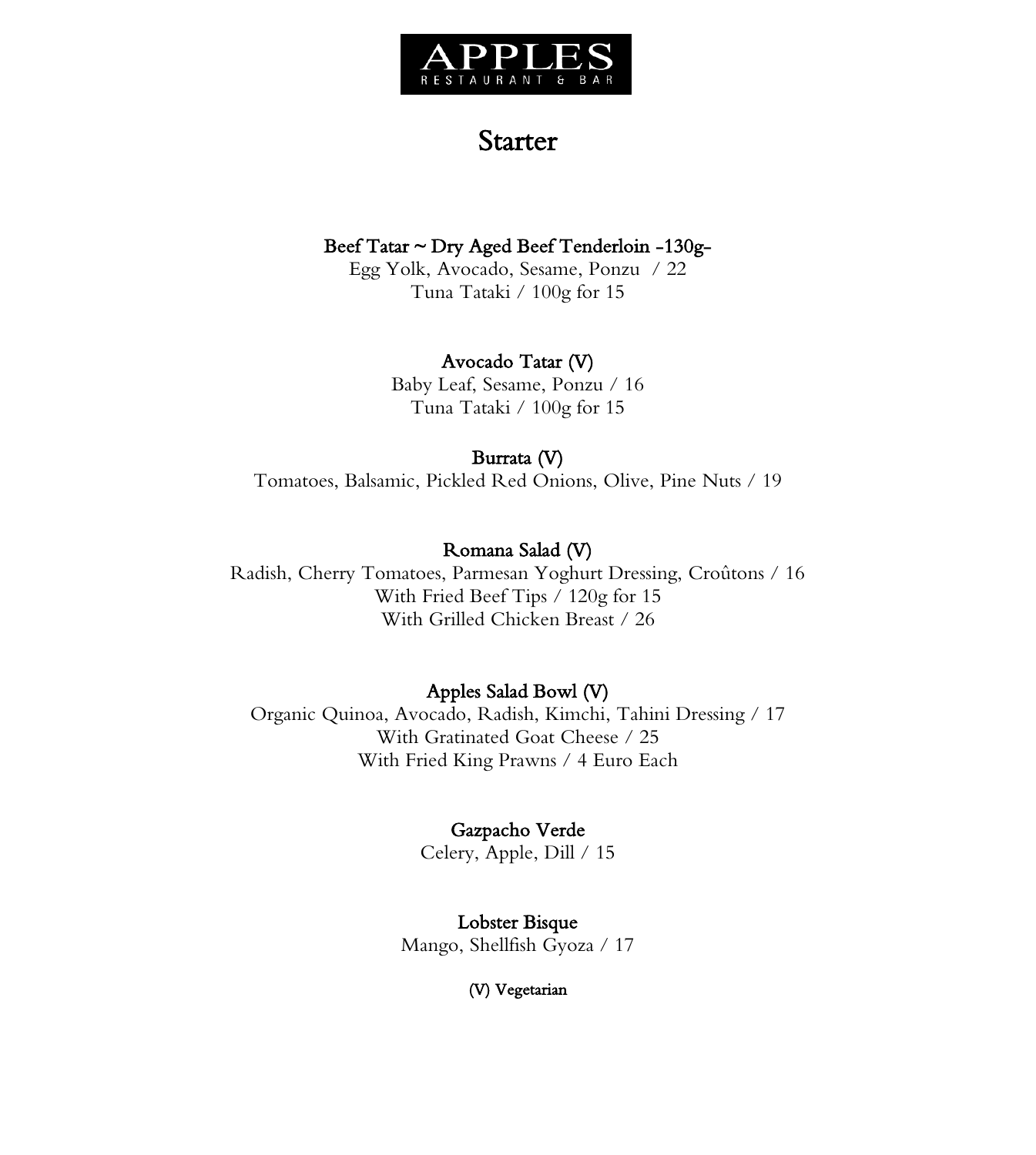

# Main Course

#### Roasted Cauliflower (V)

Ras el-Hanout, Tahini Emulsion, Pomegranate, Sautéed Vegetables / 28 With Fried King Prawns / 4 Euro Each

#### Pan-Fried Fjord Trout Filet

Sugar Pea, Wakame Seaweed, Cucumber, Wasabi / 29

#### Truffled Linguini

Fresh Truffle, Burrata, Green Asparagus, Cress / 33 With Fried Beef Tips / 120g for 15

#### "Holsteiner" Free Range Beef ~ Cheek & Filet

Mashed Potatoes with Chive, Shimeji , Jus de Rôti / 39

#### Chateaubriand -400g- for 2 persons

Gratinated Potatoes, Bacon Beans, Green Asparagus Portwine Jus, Sauce Béarnaise / 55 per Person

# Lavagrill

| Salmon, with Chimichuri          | 200g / 29 |
|----------------------------------|-----------|
| Yellowfin Tuna Steak             | 200g / 39 |
| Chicken Breast Suprême           | 220g / 28 |
| Beef Tenderloin, Dry Aged        | 200g / 54 |
| Entrecôte, from Northern Germany | 300g / 49 |

#### Sauces & Side Dishes

Portwine Jus, Sauce Béarnaise, Herb Butter, Truffle Butter, Pepper Sauce / 3 each Mashed Potatoes with Chives, Honey Ginger Carrots, Mashed Potatoes, Gratinated Potatoes / 5 each Bacon Beans, Sautéed Mushrooms, Apples Salad, Caesar Salad / 7 each Broccoli, Green Asparagus, Truffle Risotto, Truffled Potato Mash / 8 each

#### (V) Vegetarian